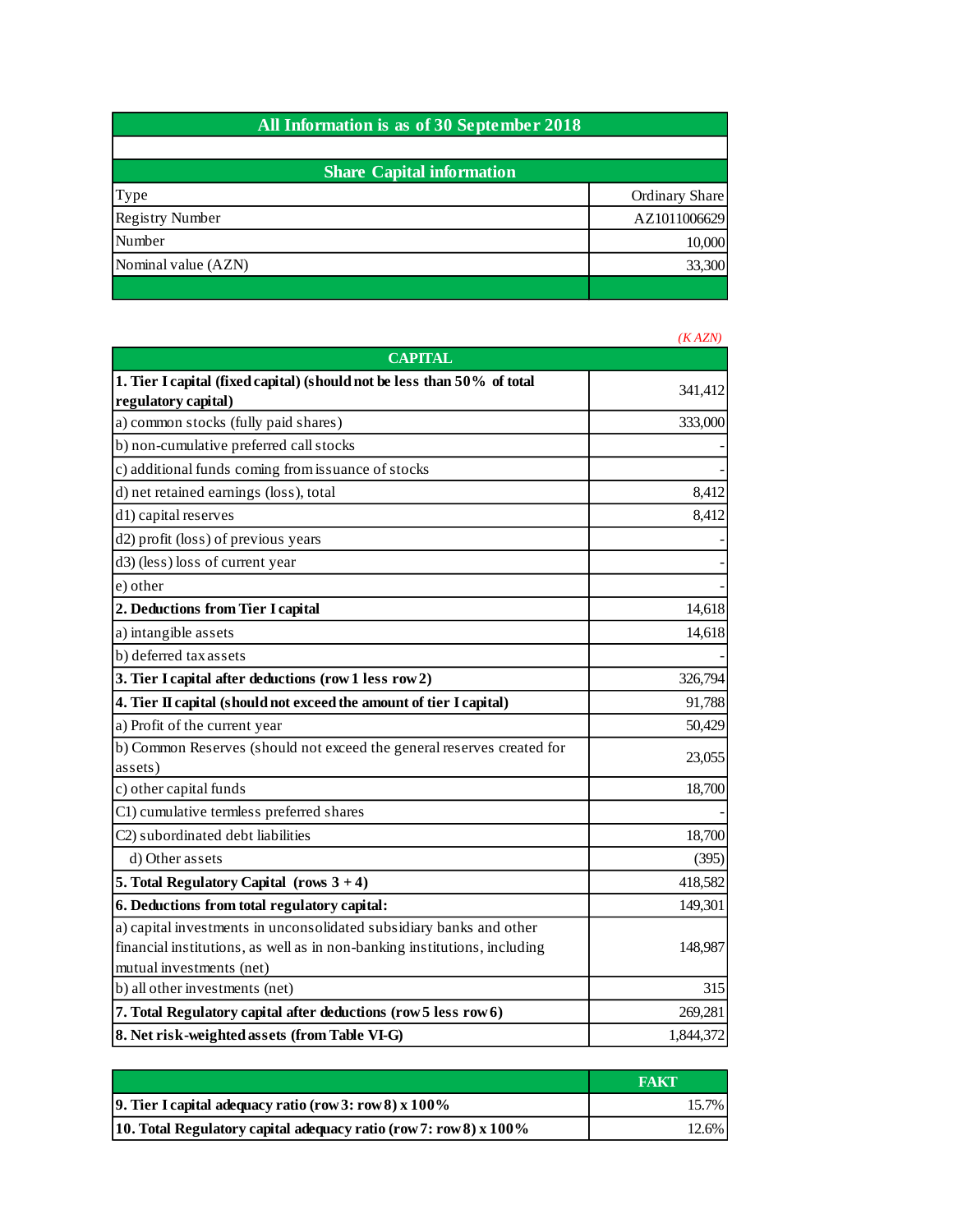| <b>CLASSIFICATION OF RISK-WEIGHTED ASSETS</b> |               |                                |  |  |
|-----------------------------------------------|---------------|--------------------------------|--|--|
|                                               | <b>Amount</b> | <b>Credit Portfolio Weight</b> |  |  |
| Overdue loans                                 | 111,970       | 9.2%                           |  |  |
| Substandard loans                             | 91,216        | 7.5%                           |  |  |
| Unsatisfactory                                | 24,320        | 2.0%                           |  |  |
| Doubtful                                      | 7,701         | 0.6%                           |  |  |
| Loss                                          | 59,195        | 4.9%                           |  |  |
| Reserves                                      | 76,227        | 6.3%                           |  |  |
| General                                       | 16,612        | 1.4%                           |  |  |
| Specific                                      | 59,616        | 4.9%                           |  |  |

| <b>RELATED PARTY LOANS</b>                              |  |         |  |  |
|---------------------------------------------------------|--|---------|--|--|
| <b>Proportion in Total Regulatory capital</b><br>Amount |  |         |  |  |
| <b>RELATED PARTY LOANS</b>                              |  | $0.0\%$ |  |  |

| <b>TOTAL LARGE LOANS</b> |                                   |       |  |  |
|--------------------------|-----------------------------------|-------|--|--|
|                          | Credit Portfolio Weight<br>Amount |       |  |  |
| Total large loans        | 635,047                           | 52.4% |  |  |

| <b>CURRENCY POSITION</b>              |          |          |  |  |
|---------------------------------------|----------|----------|--|--|
| Freely convertible currency position  | max. 20% | 5.5%     |  |  |
| Total open "closed" currency position | max. 15% | $-0.8\%$ |  |  |

| <b>OFF-BALANCE LIABILITIES</b>             |                |  |
|--------------------------------------------|----------------|--|
| <b>Liabilities</b>                         | <b>Total</b>   |  |
| 1. Loan instruments, total                 | 170,316        |  |
| a) loan commitments                        | 50,800         |  |
| b) undisbursed lines of credit             | 119,516        |  |
| 2. Guarantees and liabilities of this type | 281,171        |  |
| a) Guarantees                              | 281,171        |  |
| 3. Letters of credit, total                | 18,186         |  |
| a) Standby Letters of Credit               | $\Omega$       |  |
| b) Documentary Letters of Credit           | 18,186         |  |
| 4. Forward and futures contracts, total    | 865,808        |  |
| a) based on spot contracts                 | $\mathbf{0}$   |  |
| b) based on Forward and Futures contracts  | 74,405         |  |
| c) swap contracts                          | $\Omega$       |  |
| d) based on other contracts                | 791,403        |  |
| 5. Other off-balance-sheet liabilities     | $\overline{0}$ |  |